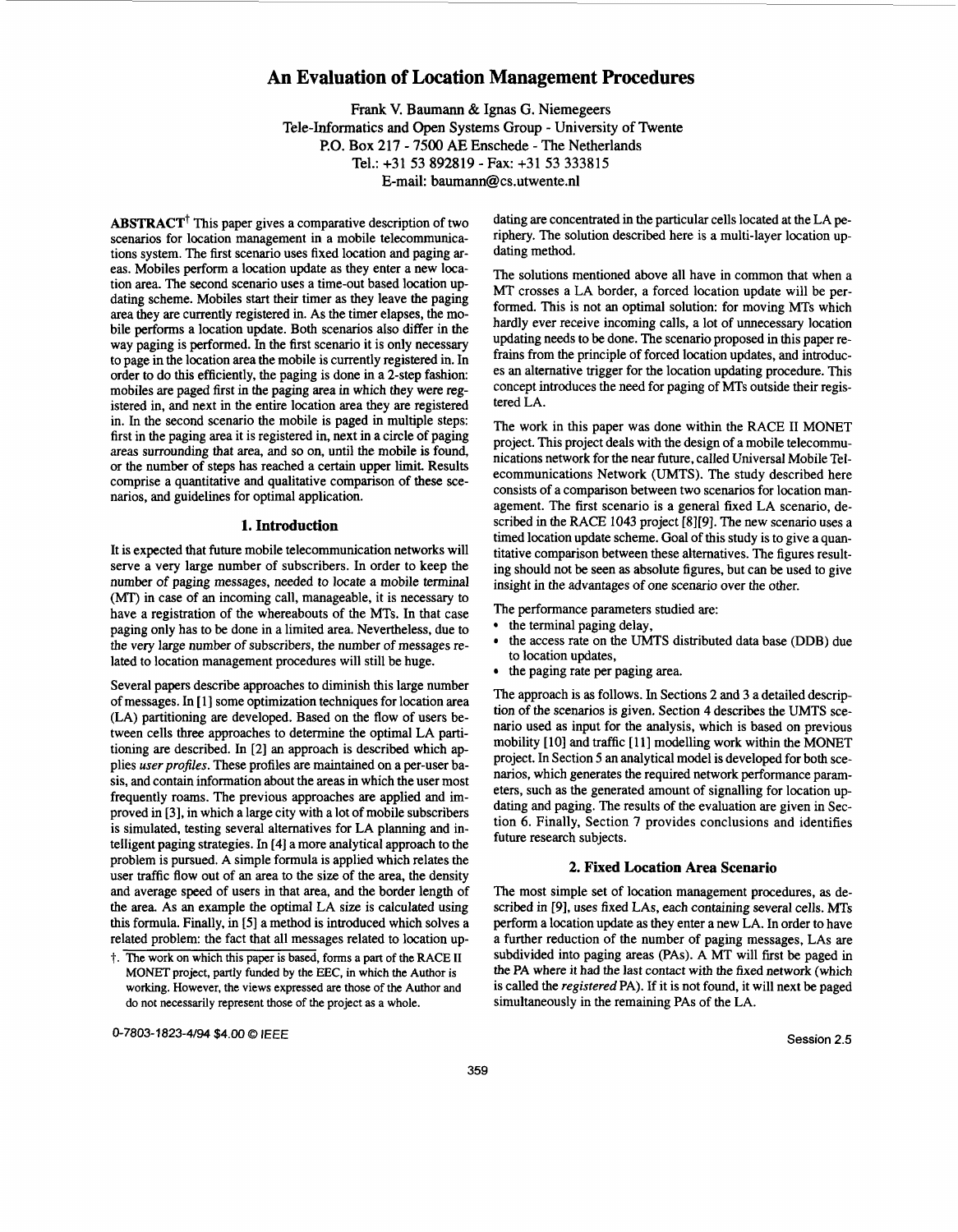

**Figure 1: Example of two-step paging procedure** 

This system of location management leads to a number of location updates (thus updates in the DDB) per MT more or less proportional with the speed of that MT. The number of database queries and the amount of paging is proportional to the rate of calls destined to **MTs.** The exact amount of paging needed for the location of a particular **MT** depends on the fact whether this **MT** is still in its registered PA.

The characteristics of the paging **scenario** are shown in Table **1.**  Two delay parameters are defined:  $d_{found}$  which refers to successful paging; it is the mean delay between the broadcasting of a paging message and the receipt of the answer from the MT, **and**   $d_{not\_found}$  which refers to unsuccessful paging; it is the maximum time that is waited for a response from the paged MT after the broadcasting of a paging message.

|                              | MT is in its registered<br>PА | MT is elsewhere in<br>the LA |
|------------------------------|-------------------------------|------------------------------|
| Paging delay                 | $\int d_{found}$              | $d_{found} + d_{not\_found}$ |
| Paging needed only in one PA |                               | in entire LA                 |

| Table 1: Characteristics of paging scenario |  |  |  |  |  |  |
|---------------------------------------------|--|--|--|--|--|--|
|---------------------------------------------|--|--|--|--|--|--|

In [11] an estimation of the probability that the MT is still in its registered PA is given. This probability is defined as  $p_{in}$ , and can be derived based on the model developed in **[9].** 

Using this probability  $p_{in}$  we are able to calculate the mean number of paging areas to be paged per incoming call to a **MT**   $(n_{\text{naging}})$ , and the mean paging delay  $(d_{\text{naging}})$ . In the formula *n* represents the number of PAs in a LA.  $r = 0$ <br> *n*<sub>paging</sub> =  $p_{in} \cdot 1 + (1 - p_{in}) \cdot n$ 

$$
n_{\text{paging}} = p_{in} \cdot 1 + (1 - p_{in}) \cdot n \tag{1}
$$

$$
\overline{d_{paging}} = d_{found} + (1 - p_{in}) \cdot d_{not\_found}
$$
 (2)

The features of this scenario can **be** summarized **as** follows:

| Location update trigger:<br>Paging: | crossing of LA border<br>two-step: first in the registered PA.<br>next in rest of LA |
|-------------------------------------|--------------------------------------------------------------------------------------|
| Paging Areas:                       | LA is divided into several PAs                                                       |
| <b>Location Areas:</b>              | fixed                                                                                |

## **3. Timed Location Updating Scenario**

In this *scenario* the paging and location **area** terminology **as** defined in the previous *scenario can* only be applied with some **spe**cific observations. The **UMTS** coverage area is divided into a number of areas, each identifiable by their unique ID number. The areas serve both **as** a reference for the location updating procedure, and for paging. Further on we will refer to these areas **as**  PAS. The term LA will not be used.

The **MTs** perform a location update based on a timer. The timer **starts** at the moment an MT leaves its registered PA. After a predefined number of seconds the timer will elapse, and at that moment the MT will perform a location update. The MT will not perform a location update if it **has** returned to the same PA meanwhile.

Paging has to be done in a multiple-step fashion; first in the registered PA, next in the PAS surrounding the registered PA, next in the PAS surrounding those PAS, etc. **This** will continue until the MT is found, or until the maximum number of paging steps **has**  been reached. Since the speed of a MT is **limited** (e.g., max. **50**  km/h in **urban areas),** such a maximum exists. In order to avoid an excessively high number of paging steps **(and** thus an unacceptable large connection setup delay), the *size* of the PAS has to **be**  chosen with care. Note that in the real world the PA layout may not be **as** ideal **as** shown in Figure **2.** 



**Figure 2: Example of mstep paging procedure** 

The characteristics of this **scenario** can be summarized **as** follows: Location Update trigger: time-out **(starting** at PA border cross- **ing,** only if PA is changed)

| LOCALIOII UPUAIC LIKKU. | unie-out (starting at FA border cross-   |
|-------------------------|------------------------------------------|
|                         | ing, only if PA is changed)              |
| Paging:                 | $n$ -step; first in PA in which the last |
|                         | contact between the paged MT and         |
|                         | the fixed network occurred, next in      |
|                         | surrounding bands of PAs                 |
| Paging Areas:           | fixed                                    |
|                         |                                          |
|                         |                                          |

## **4. UMTS Scenario Definition**

This section describes the input for the analysis. In order to do the evaluation, it is necessary to model the expected **UMTS** user behaviour. **This** behaviour can be **seen as** consisting of two separate, independent parts: **(1)** the mobility behaviour, modelled by the mobility model in sub-section **4.1,** which describes the way a user moves through the system, and (2) the traffic behaviour, modelled by the traffic model in sub-section 4.2, which describes the call behaviour. Furthermore it is necessary to model the layout of paging and location areas, which is done by the network model in subsection **4.3.**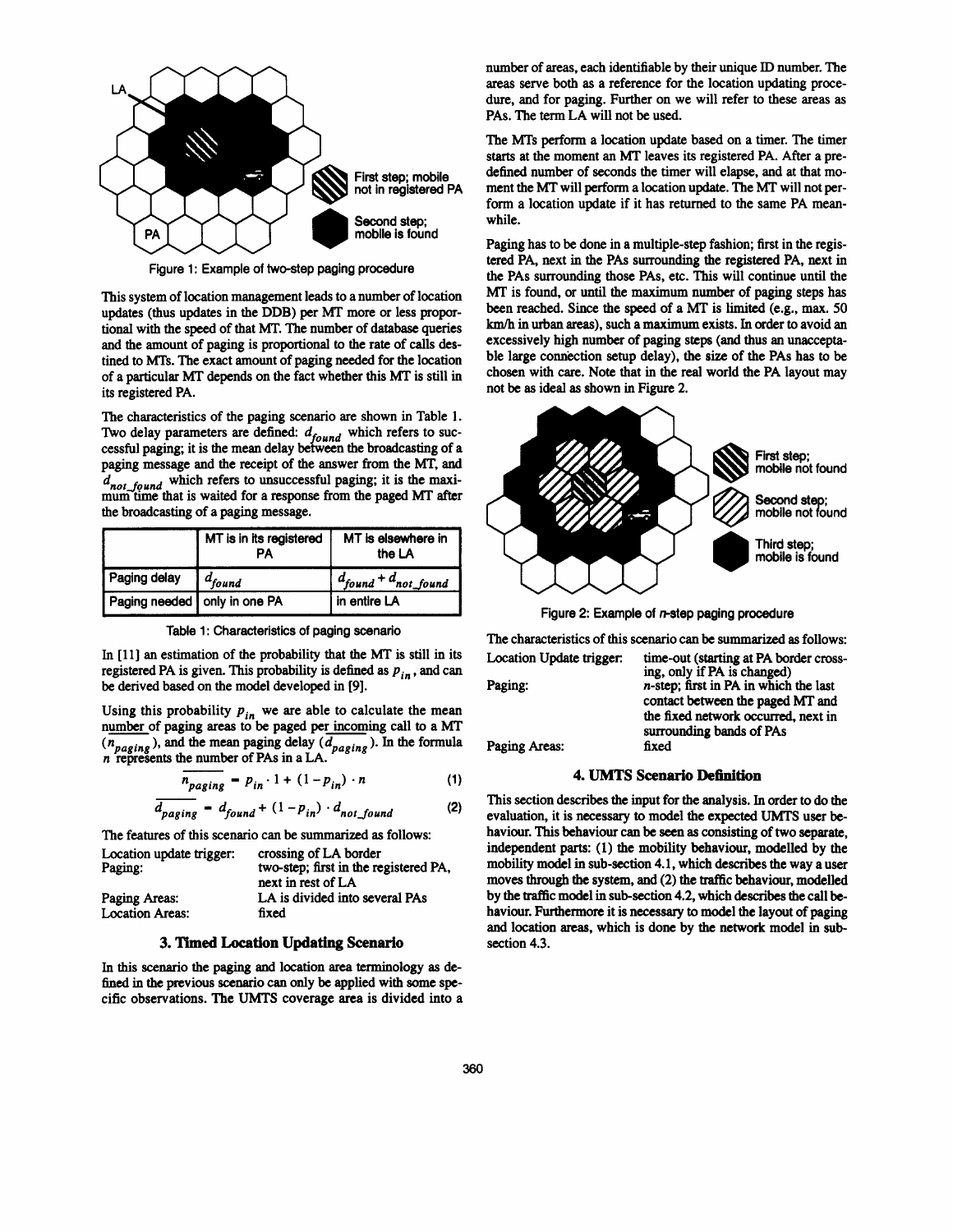## **4.1. Mobility Model**

As stated before, the aim of this study is not to provide very accurate predictions for actual user behaviour, but to provide rough figures for comparison of design alternatives. Therefore the mobility model used will be quite simple compared to the mobility models derived in chapters 2 and 3 of [13]. The model that we are using is based on [4][61 and **[lll.** 

The behaviour of the users is modelled by splitting the user population into two groups; the stationary and the moving **users.** In the mobility model described in [ll] the moving users are split into more classes, such **as** car *passenger* and *pedestrian.* We will refrain from this detailed split, and look at the user behaviour for one average speed. *An* extension of this model may also take into account this more detailed split into user classes. In the following we will look in detail at the behaviour of the moving users.

#### *Moving users*

In [6] a formula is introduced to estimate the rate of user border crossings for a given circular area. We assume that the density of users is uniform throughout this area, and that the direction of motion with respect to the border is uniform on  $[0, 2\pi]$ . Let  $\rho$  be the density of moving users in the area,  $\nu$  be a users average speed, and *1* be the area border length. Then, the rate of border crossings per hour  $(CR)$  out of this area is given by:

$$
CR = \frac{\rho v l}{\pi} \tag{3}
$$

This formula is used **as** an estimation for the border crossing rate of non-circular areas, by looking at a circular area with the same size **as** the area we are interested in. For hexagonal shaped areas this is a reasonable approximation. The value of *f* is estimated by using the formulae for the area and circumference of a circle with size *a:* 

$$
l = 2 \cdot \sqrt{\pi} \cdot a \tag{4}
$$

so that formula (3) becomes:

$$
CR = 2\frac{\rho v \sqrt{a}}{\sqrt{\pi}} = 1.128 \cdot \rho v \sqrt{a}
$$
 (5)

The following step is to model the behaviour of a single moving user with the assumption of a negative exponential residence time in an area. In order to obtain the area crossing rate for a single moving user *(cr* ), we divide *(5)* by the total number of moving users in that area **(pa),** resulting in:

$$
cr = 2\frac{v}{\sqrt{\pi a}} - 1.128 \cdot v / \sqrt{a}
$$
 (6)

#### *Fixed LA scenario*

Applying formula (6) to a LA containing *n* equally large PAS, each with size  $a_{PA}$ , we obtain for the border crossing rate  $\gamma$  for one moving user out of a PA

$$
\gamma = 2 \frac{v}{\sqrt{\pi a_{PA}}} \tag{7}
$$

and the border crossing rate  $\mu$  for one moving user out of a LA:

$$
\mu = 2 \frac{\nu}{\sqrt{\pi n a_{PA}}} = \gamma / \sqrt{n} \tag{8}
$$

A user that crosses the LA border will, at the same moment, also cross a PA border. If we want to obtain the rate *h* for PA crossings *for which the user stays in the same LA, we must subtract*  $\mu$  from  $\gamma$ . The following is obtained:

$$
\lambda = \gamma - \mu = \gamma \frac{\sqrt{n-1}}{\sqrt{n}} \tag{9}
$$

#### *Timed location update scenario*

Formula (7) can **be** used to estimate the border crossing rate of a moving user. In this scenario we are interested in the distance that a user is away from its registered PA. A worst-case assumption is that the user will always move away from that PA. This assumption will be used in the model defined in sub-section 5.2.

#### *Assumptions*

The following figures are expected to give a reasonable representation of the average behaviour of the future UMTS users:

- the probability that a MT is moving  $(p_{moving})$  is 20%.
- the average speed of a moving MT  $(v)$  is 20 km/h.

#### **4.2. Traffic Model**

The traffic behaviour of the **UMTS** users can be defined in a similar way **as** it is already defined in existing fixed networks. Again, for reasons of simplicity, the traffic model used will be quite simple. A total average call rate of 3 calls per hour per MT is assumed, corresponding to the expected traffic load due to telephone calls in the UMTS network [12]. Half of all calls are incoming, and half are outgoing. The interarrival time of the calls is assumed to have a negative exponential distribution. Because of the fact that in our forthcoming evaluation the call length and type is of minimal importance, it will not be defined.

Hence, the following traffic model is used:

- $\bullet$  the arrival rate of incoming calls per MT is 1/2400 per second,
- the arrival rate of outgoing calls per MT is 1/2400 per second.

#### **43. Network Model**

This section defines a simple network model containing the layout of paging and location areas. We assume that all PAS have the same size (and similar shape), and that a LA exists out of a fixed number of PAS. The size of PAS and the number of PAS per LA are variable, so that we can optimise the performance of the scenario under investigation. For the density of the **UMTS** users **(p** ) we **as-** sume 800 users per square **km.** This figure is not important in an absolute sense; all results can be scaled according to the actual user density, so the relative performance of the scenarios is independent of this figure.

## **5. Evaluation Model**

The scenarios we will use are described in Sections 2 and 3. The **UMTS** scenario definition of Section **4** will be used **as** input for this evaluation.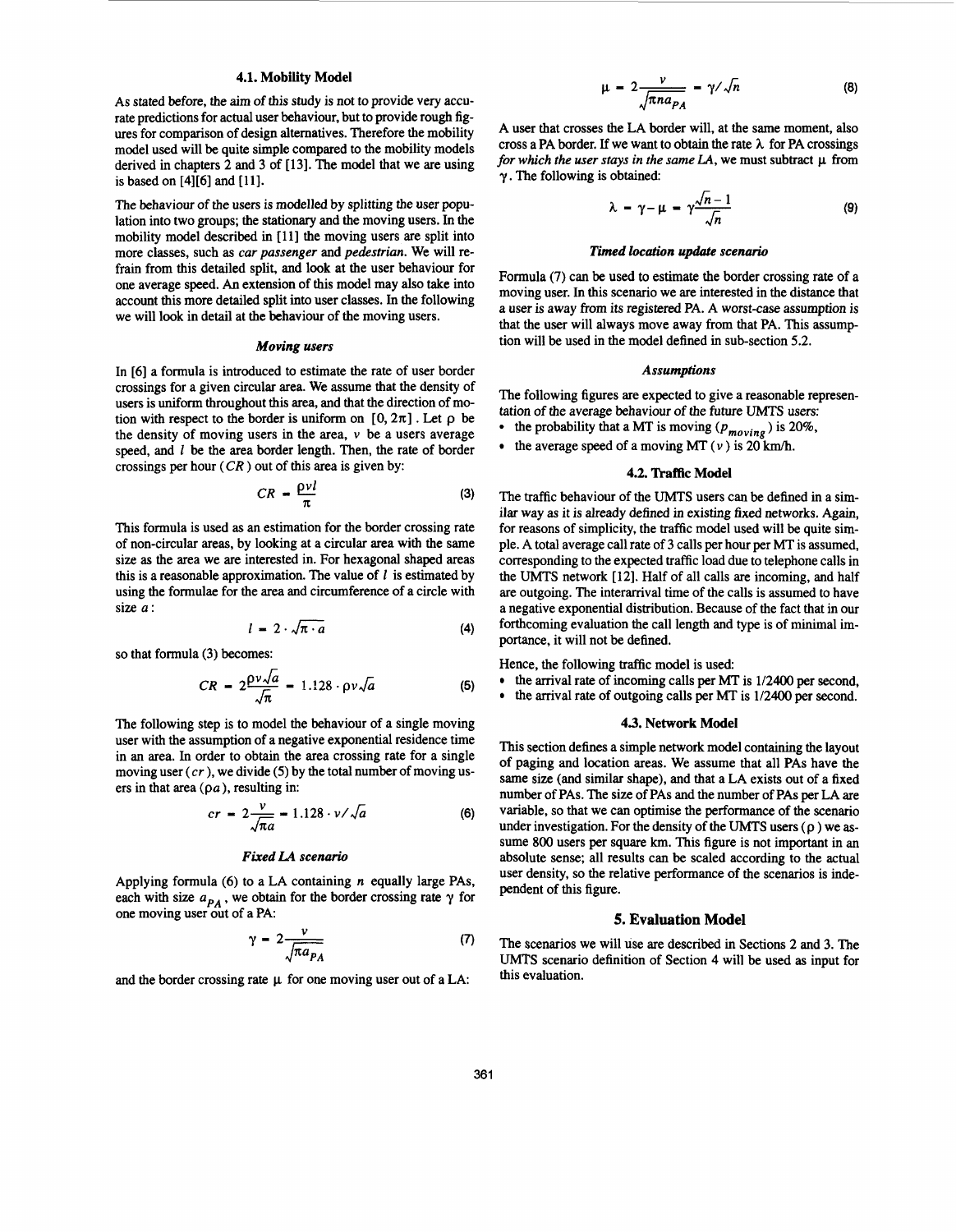# **5.1. Fixed Location Area Scenario**

## **5.1.1. Location Updates**

Stationary **MTs** do not produce location updates, so we see immediately that the average rate of location updates produced per MT  $(r_{LU})$  can be defined as: MTs do :<br>the ave:<br> $\frac{1}{r_{III}} =$ 

$$
\overline{r_{LU}} = p_{moving} \cdot \mu = p_{moving} \cdot \gamma / \sqrt{n}
$$
 (10)

**5.1.2. Paging** 

In order to calculate the number of paging messages for scenario 1 it is necessary to develop a model for the state of a MT, in which several states of the terminal leading to different numbers of paging messages needed for incoming calls, are distinguished. We define two states:<br>• state 0:

- the MT is still in its registered PA, in this case the network only has to page in one PA in case of an incoming call, state 1: the MT is not in its registered PA, so all PAs in the
- state 1: the MT is not in its registered **PA,** so all **PAS** in the **LA** must be paged if there is an incoming call.

Excluding special interactions, such **as** the switching-on of a terminal, the following events cause a **MT** to move from one state to the other:

- state 0 to state 1: a movement of the MT, in which it crosses a **PA** border (but not a **LA** border)
- state 1 to state 0: either the occurrence of an incoming or outgoing call, or a movement of the MT, in which it crosses a **LA**  border (so a location update is performed).

Figure 3 shows a simple Markovian model that models this behaviour:



 $\lambda$  = rate of movement into another PA (same LA)  $\mu$  = rate of movement into another LA

**c I rate of incoming plus outgoing calls** 

**Figure 3: Markov model** of **MT states, fixed** LA **scenario** 

The movement rate of a MT out of a **PA** into another **PA** of the same LA is  $\lambda$ , and the movement rate of a MT out of the current **LA** into another **LA** is **p..** Calls arrive with an average inter-arrival time of  $1/c$ . The fact that during a call no paging is needed (in case of another incoming call), is not modelled. **If** we assume the length of the calls to be small compared to the residence time in a **PA,** this is acceptable.

For stationary MTs both  $\lambda$  and  $\mu$  are equal to zero. In that case the probability for a MT of being in state 0 or 1 can only be analysed in a transient way, given the stationary probabilities at the end of a movement **as** a starting point. Because of the inability to calculate the input for this approach, and being aware of the inherent inaccuracy in the other input figures, we will assume that stationary **MTs** are always in state 0, i.e., they have to be paged in only one **PA.** 

By solving for the stationary distribution of this Markov model one can derive that [14]:

$$
\overline{n_{paging}} = p_{moving} \cdot \left(\frac{c + \gamma \cdot \nu}{\gamma + c}\right) + p_{non-moving} \cdot 1
$$
 (11)

in which  $v = n - \sqrt{n+1}/\sqrt{n}$ .

## **5.13. Terminal Paging Delay**

The terminal paging delay  $\overline{d_{negative}}$  ) is defined in Equation (2). It

can be shown that for this scénario [14]:  
\n
$$
\frac{1}{d_{paging}} = p_{moving} \cdot \frac{\sqrt{n-1}}{\sqrt{n}} \cdot \frac{\gamma}{\gamma + c} \cdot d_{not\_found} + d_{found}
$$
\n(12)

#### **5.2. Timed Location Updating Scenario**

In order to calculate a mean value for the number of **PAS** in which must be paged in case of an incoming call, we will have to define a larger number of states than in the fixed **LA** scenario. Since the location updates are performed only after the expiry of a timer started at the crossing of a **PA** border, a **MT** may have moved through several **PAS,** at the moment an incoming call arrives. The paging is done in a multiple-step fashion as shown in Figure 2. The state of a MT will now refer to the distance of the MT to its registered **PA.** The states are numbered upwards starting at 0. State 0 is when the MT is still in its registered **PA,** state *n* means that the MT is at *n* **PAS** distance from that **PA. A** state-transition model is depicted in Figure **4.** 



**Figure 4: State-transition model of MT states, timed location update scenario** 

The timer starts at the moment of the transition from state 0 to state 1. The time-out event is modelled by the transition  $\tau$ .

#### **53.1. Location Updates**

For moving users the average number of location updates can be calculated by determination of the mean rate of  $\tau$ -transitions. Stationary users may have the timer still running, and do one final location update on the expiry of their timer. Due to the difficulty in estimating this, we will assume that stationary users will not generate location updates. The average location update rate per MT is then:<br>  $\overline{r_{LU}} = p_{moving} \cdot \overline{t}$  (13) then:

$$
\overline{r_{LU}} = p_{moving} \cdot \tau \tag{13}
$$

#### **5.2.2. Paging**

Stationary users of which the timer has not yet expired, must be paged in several **PAS.** Since it is difficult to provide figures, we will assume that stationary users have already done their final location update, so only 1 paging message will be needed per incoming call.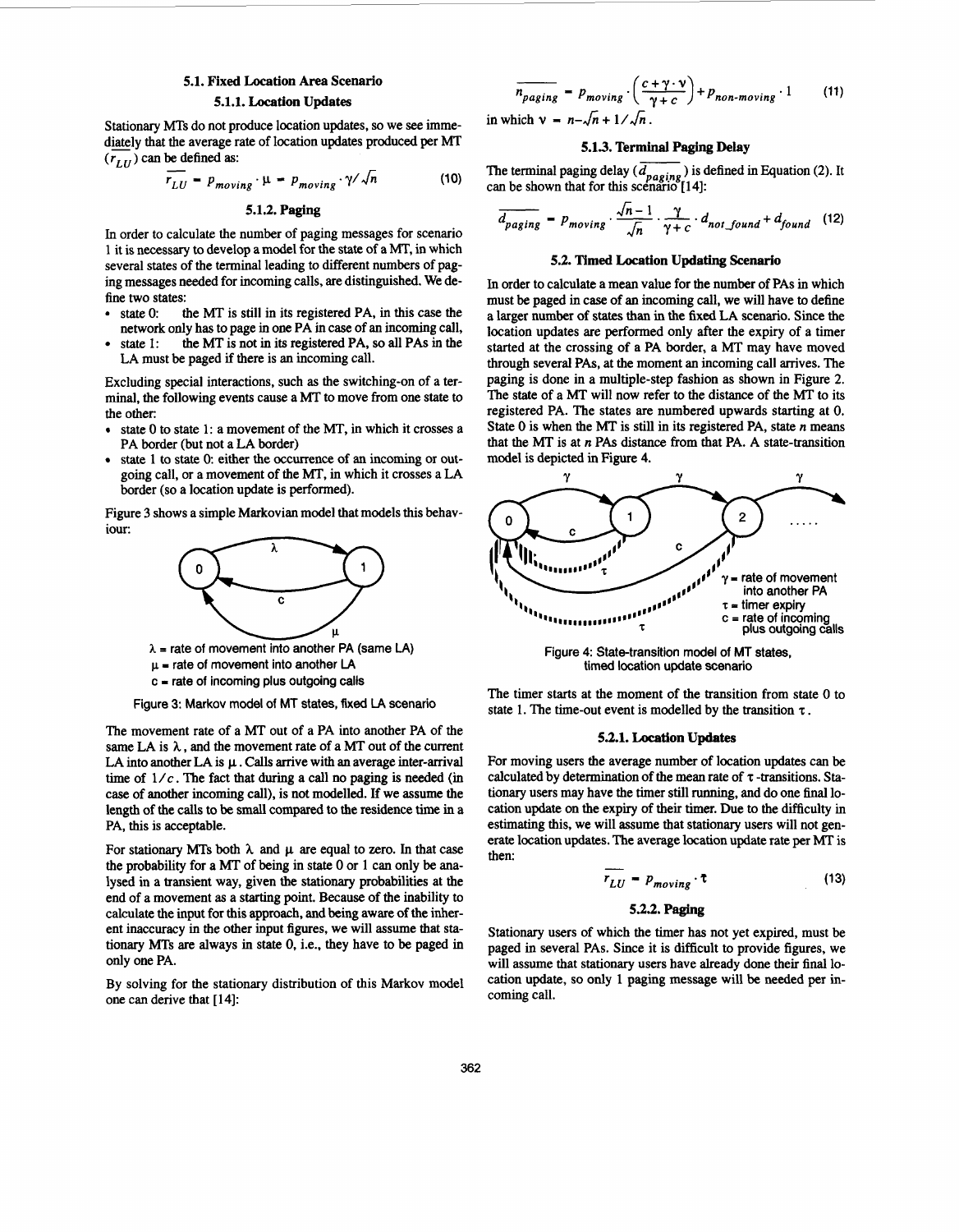For moving users the mean paging rate can be determined by calculation of the steady-state probabilities of the model of Figure 4. Since we assume the call arrival process to be Poisson distributed, this steady state probability will be experienced by arriving calls. The average number of paging messages needed for an incoming call is:

11S:  
\n
$$
\overline{n_{paging}} = p_{moving} \cdot \left( \sum_{i=0}^{\infty} n(i) \cdot p_i \right) + p_{stationary} \cdot 1 \qquad (14)
$$

In which  $n(i)$  denotes the number of PAs that need to be paged in case the MT has moved  $i$  PAs away, and is defined as:

$$
n(i) = 1 + 3 \cdot i \cdot (i + 1) \tag{15}
$$

## **5.2.3. Terminal Paging Delay**

For this scenario the average terminal paging delay equals [14]:

$$
\overline{d_{paging}} = d_{found} + p_{moving} \cdot d_{not\_found} \cdot \sum_{i=1}^{\infty} i \cdot p_i
$$
 (16)

## **5.2.4. Estimation of steady-state probabilities**

In order to get the required performance parameters for moving MTs, it is necessary to obtain values for  $\tau$  and all  $p_i$  probabilities. For this means the UltraSAN tool [7] is used. The state-transition model of Figure 4 is transformed into a Stochastic Activity Network *(SAN),* shown in Figure 5.



Figure 5: UltraSAN model of MT states, timed location update scenario

The SAN contains two places, home and gone. The state of the original state-transition model is represented by the number of tokens in place gone. The infinite chain is now truncated to a finite length, represented by the initial number of tokens in place *home.*  As a first **try** we took **20** tokens. Movement of the MT is modelled by the timed transition movement, having a negative exponential distribution y , **as** defined in our mobility model. Calls to and from the MT are modelled by the timed transition call. The deterministic timer is modelled by the timed transition timer, with an Erlangn distribution'. The output gates *emply-gone1* and *empfy-gone2*  take all tokens out of place gone, and reset place home to its initial state.

The tool is able to calculate the steady-state distribution of the tokens, and to calculate the firing rate of transitions. The later is used to obtain the value for  $\tau$ .

1. In which  $n$  is taken large enough in order to get sufficiently accurate results.

## **6. Results of evaluation**

The scenarios are compared on three aspects:

- the mean paging rate **per** paging area,
- the average location updating rate generated by a MT, and,
- the mean terminal paging delay in case of an incoming call.

## **6.1. Mean Paging rate per Paging Area**

Figure 6 shows the mean paging rate per PA. The left part of the figure shows the graph for the fixed LA scenario. The mean paging rate is depicted for LAs consisting of 1, 7, 19 or 37 PAS. The right part of the figure shows the mean paging rate for the timed location updating scenario, for time-out values of 200, 400, 800 and 1600 seconds.



Figure 6: Mean paging rate per PA for both scenarios

We observe that the paging rate per area increases **as** the area size (and so the number of users in the area) increases, which was to be expected. In the left part of the figure we observe that the division of the LA into PAS is beneficial. Our research indicated that there is an optimal division; if we let the number of PAS approach to infinity, the paging load is higher than the optimum shown in the graph (for 37 PAS per LA). In the right part of the figure we see that **as** the timer value increases, the number of paging messages also increases, which is easy to explain because in that case the average distance of a MT from its registered PA will also increase (so more paging steps will be needed). The advantage of this is that we are able to, without making changes in the physical network, adjust the number of paging messages by adjusting the timer value.

#### **6.2. Impact on the DDB Load**

The impact of the scenarios on the load of the DDB is defined by the rate of location updates. Figure 7 shows the relation between the location update rate per user and either the LA or PA size. The total location update rate on the DDB can be calculated by multiplication of the location update rate per user and the total number of users covered by the DDB.



Figure 7: Mean location update rate per MT for both scenarios